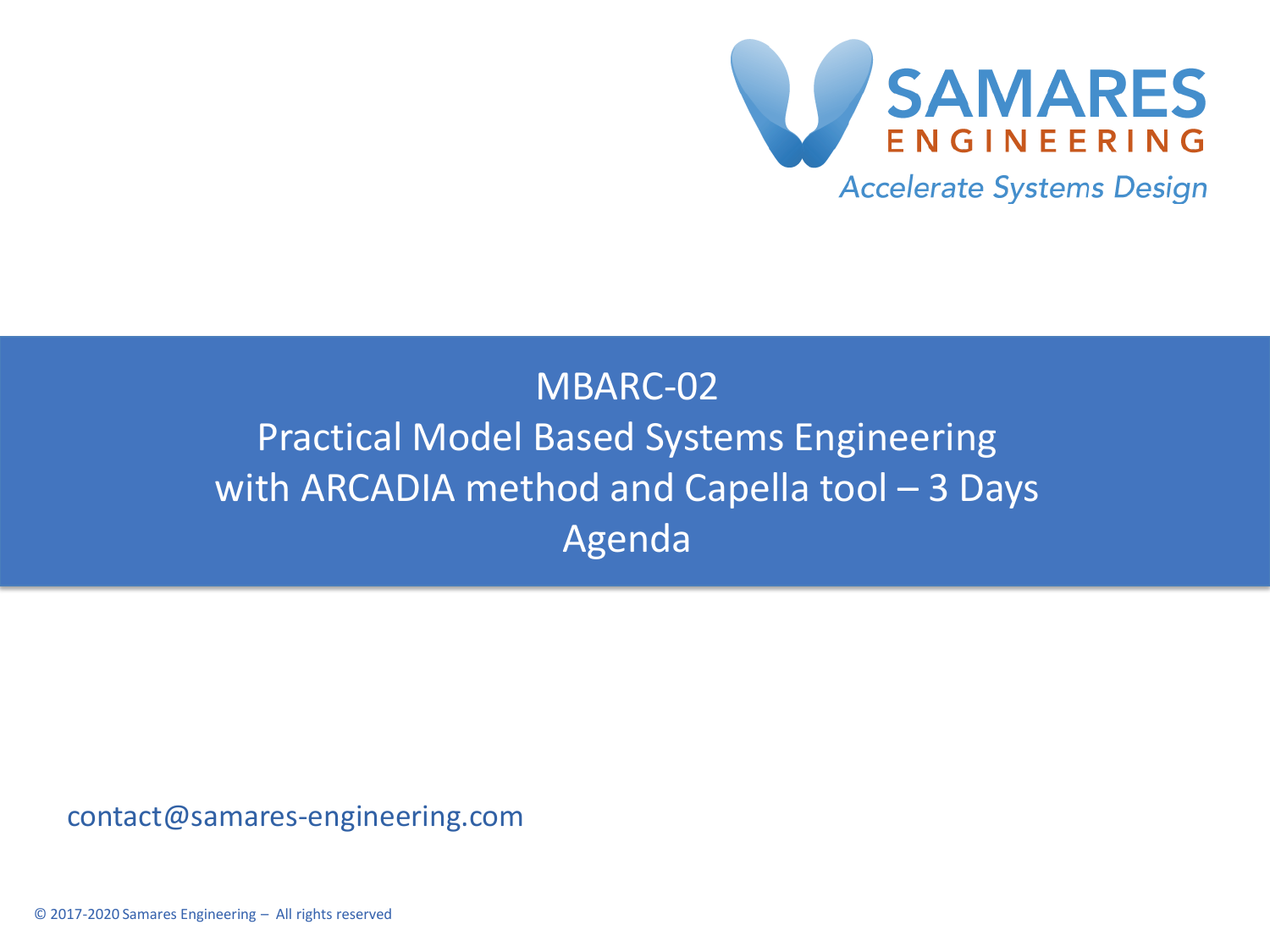# **Objectives**



- Learn practical MBSE approach from requirements to architecture down to execution platform
	- Based ISO 15288:2015 technical processes
	- Using ARCADIA method for system global definition (requirements and architecture)
- Case study for practice
	- UAV for agriculture as System of Interest
	- Initial requirements from DOORS or Excel
	- Exercises on case study
	- Use of Capella tool for practice





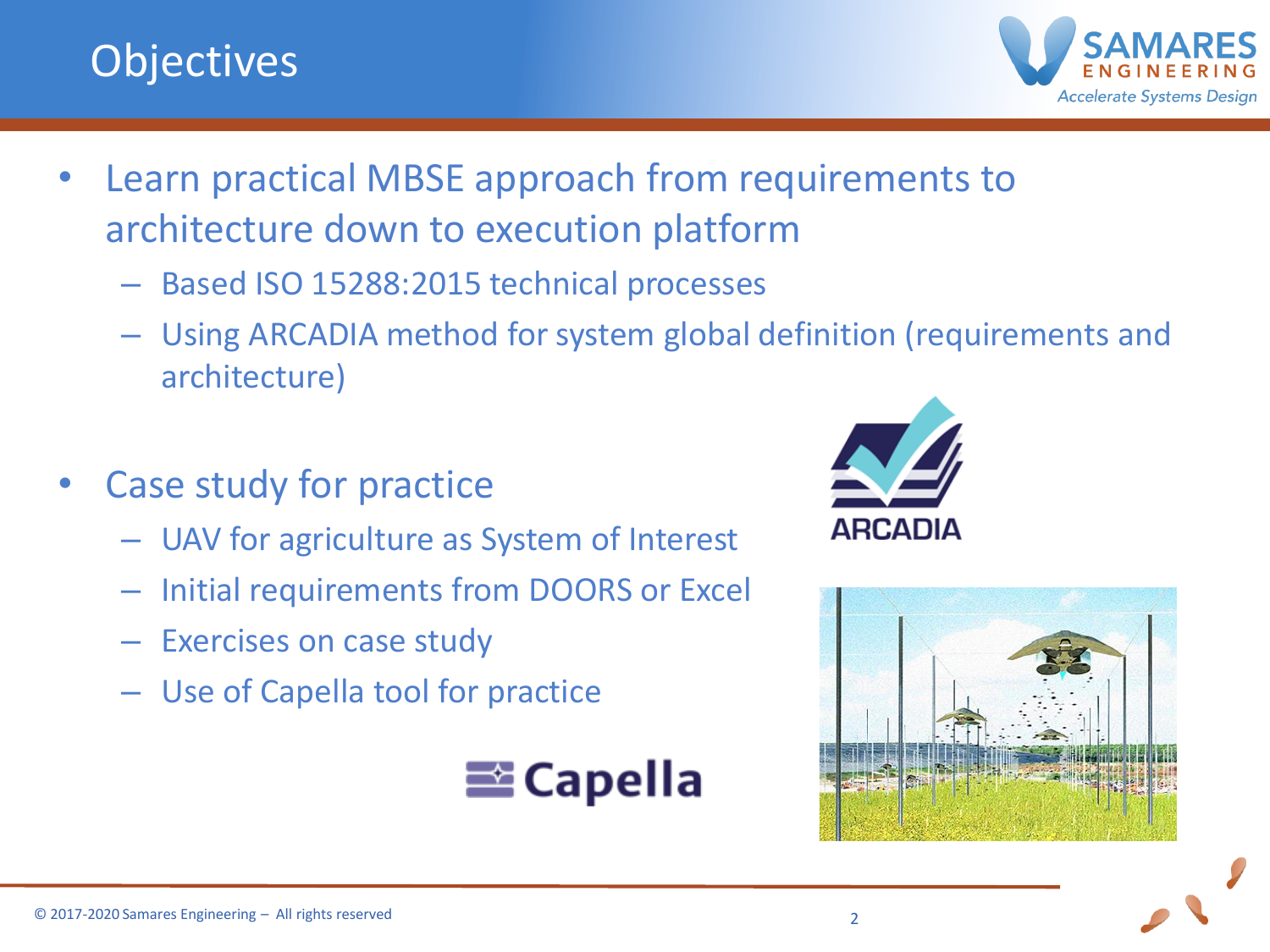

- First knowledge on Requirement Engineering
	- Good quality: Single goal, affordable, verifiable, …
	- « System shall… »

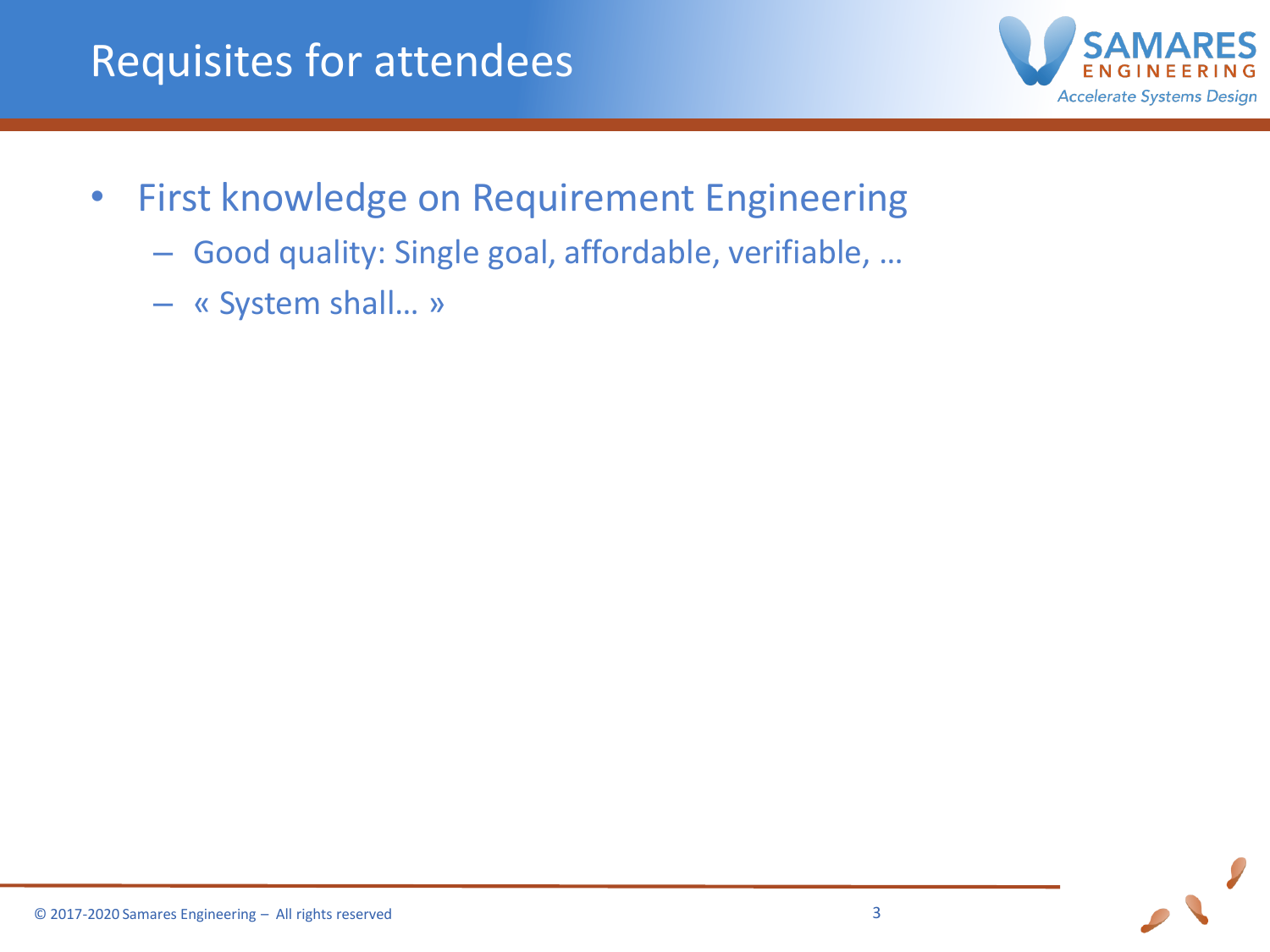

- The fundamentals of Systems Engineering
- Model-Based Systems Engineering
- Overview of ISO 15288:2015
- ARCADIA method
- Hands on Capella tool
- Case Study presentation

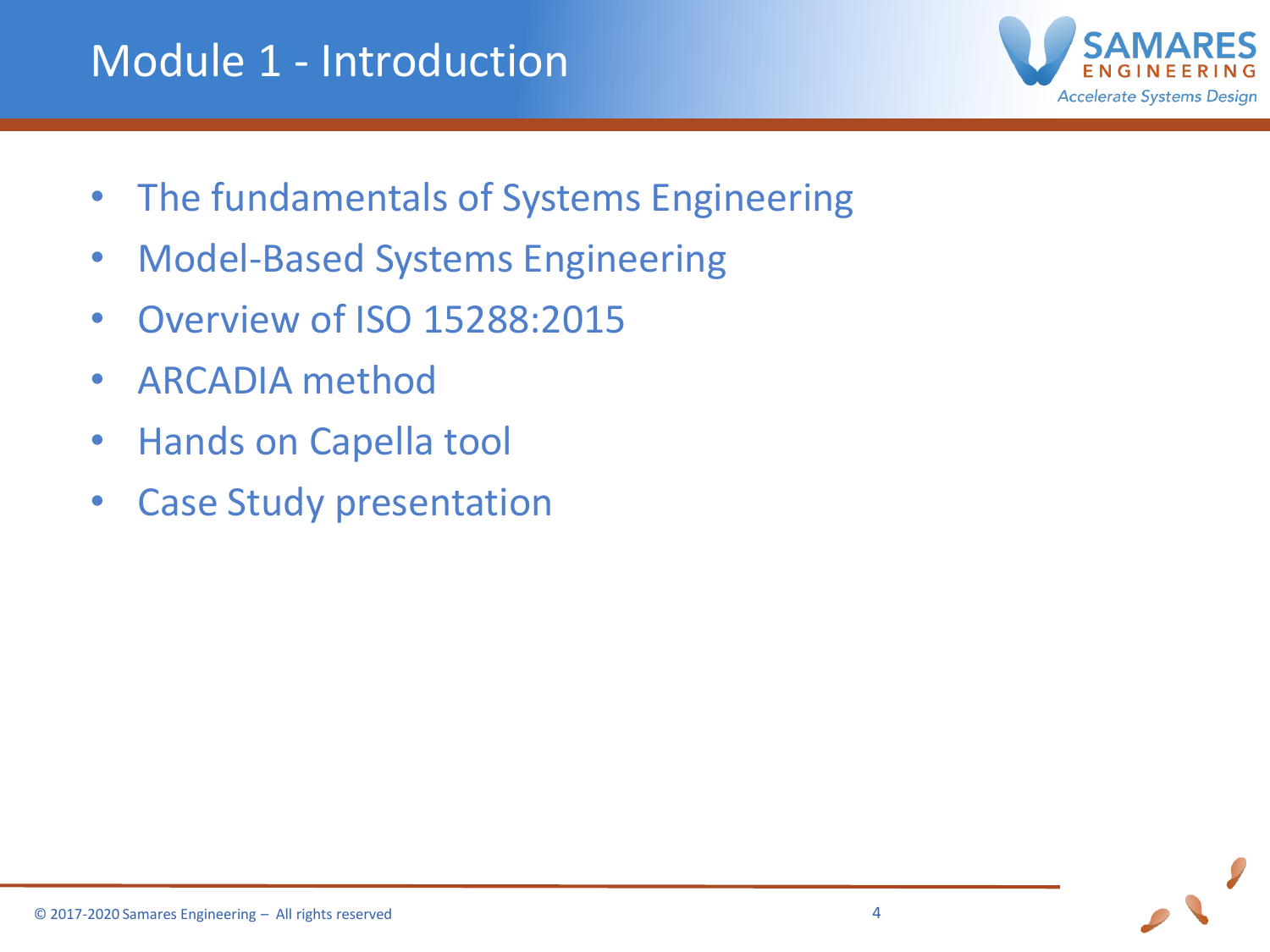## Module 2 - Operational Analysis



- Glossary of Terms
- Relation between OA layer and standard processes
- OA models and diagrams in CAPELLA
- OA Best practices
- Practical work: Operational Analysis on UAV Agri case study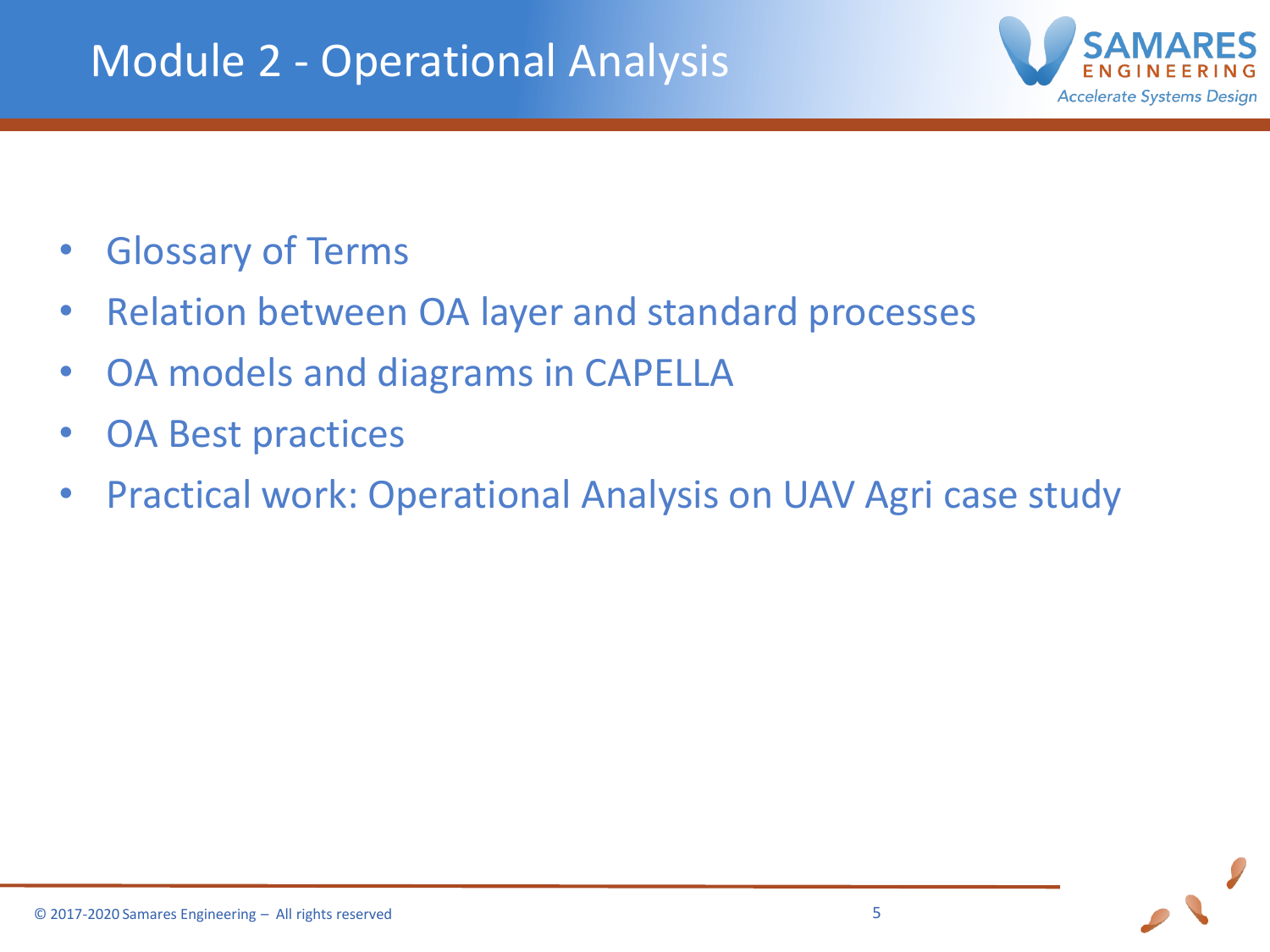## Module 3 - Systems Analysis



- Glossary of Terms
- Relation between SA layer and standard processes
- SA models and diagrams in CAPELLA
- SA Best practices
- Practical work: System Analysis on UAV Agri case study

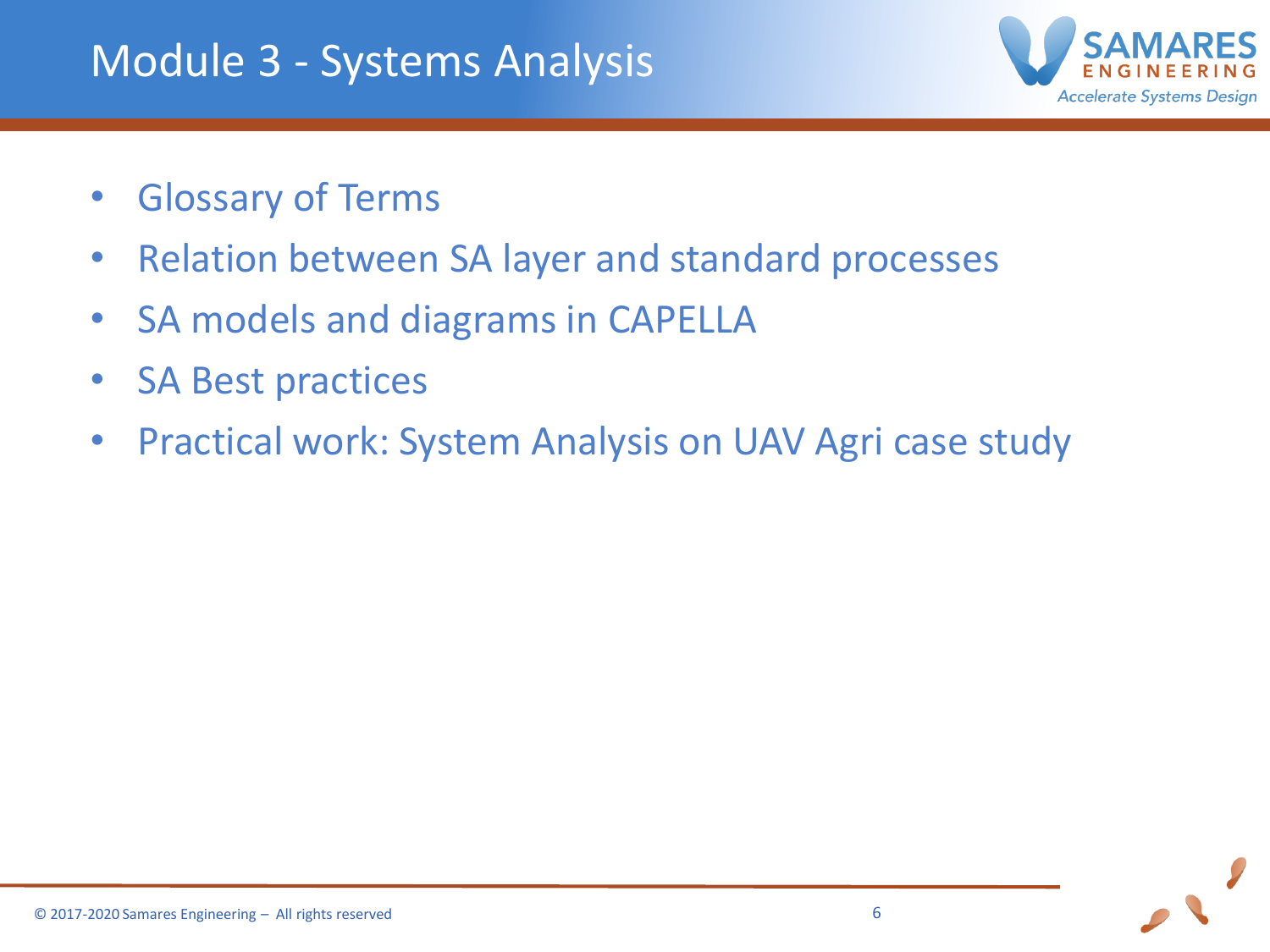

- Glossary of Terms
- Relation between LA/PA layers and standard processes
- LA models and diagrams in CAPELLA
- LA Best practices
- Practical work: Logical Architecture on UAV Agri case study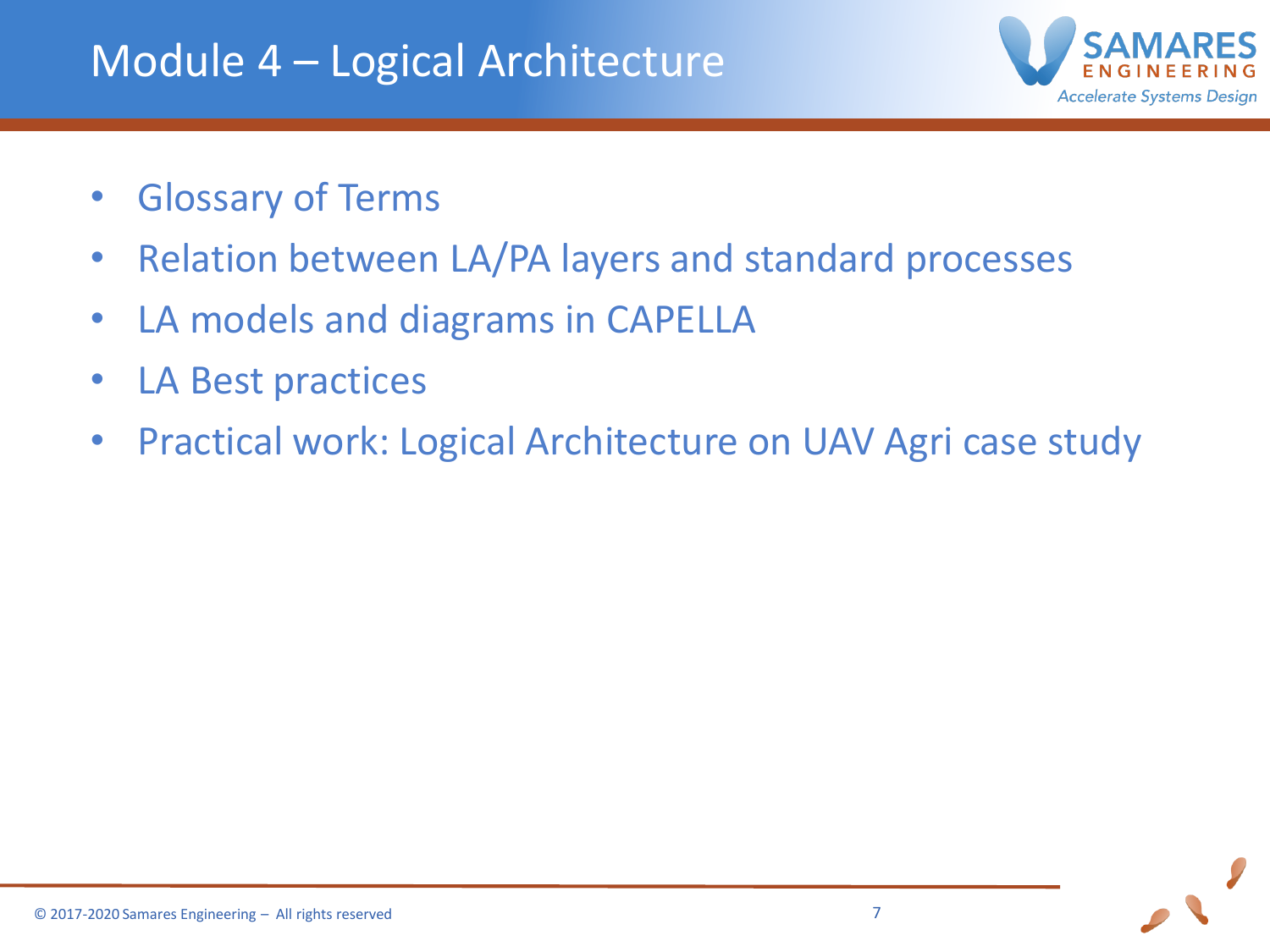## Module 5 – Physical Architecture



- Glossary of Terms
- PA models and diagrams in CAPELLA
- PA Best practices
- Practical work: Physical Architecture on UAV Agri case study